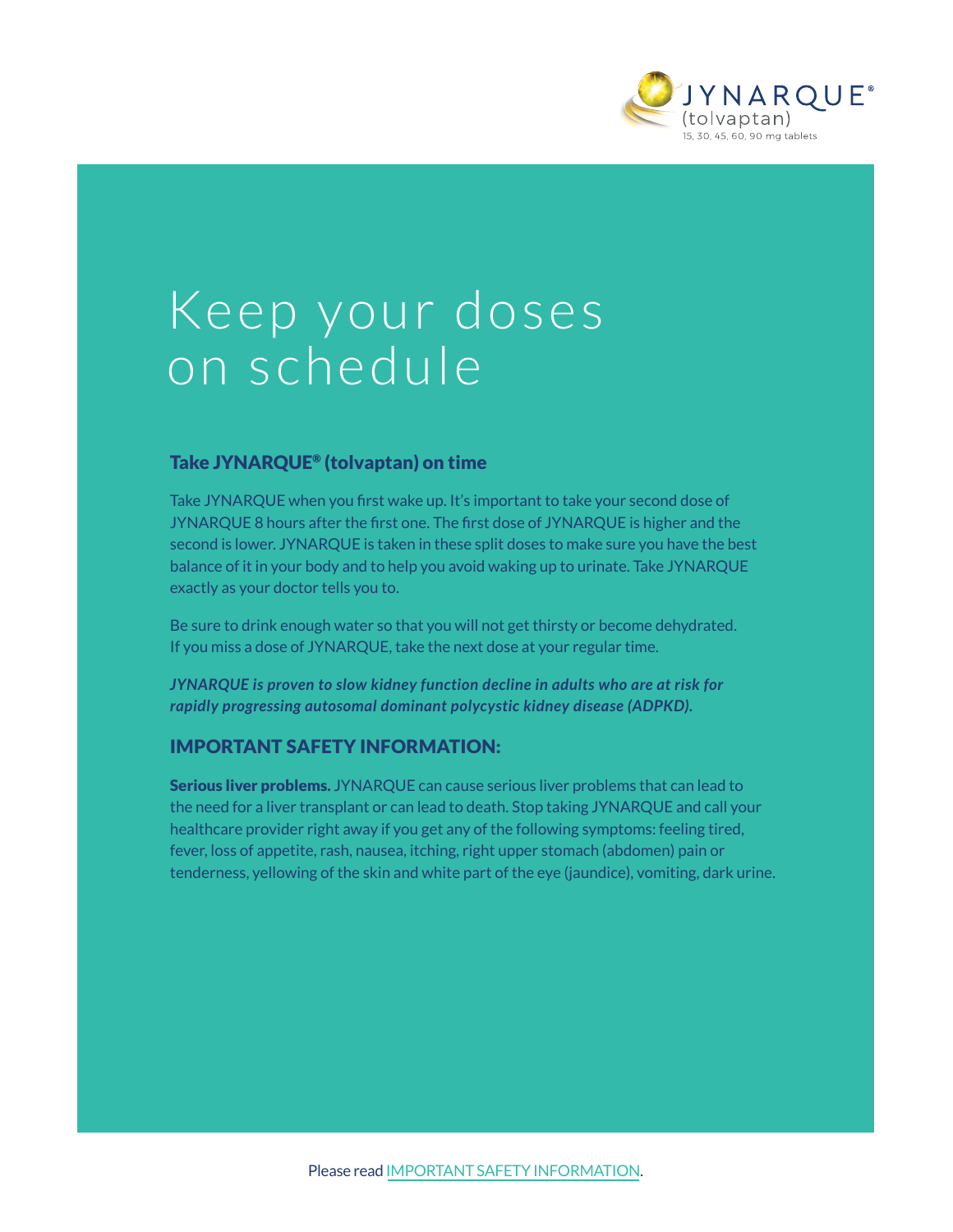

# *This chart can help you remember when to take your second daily dose.*

| Higher dose tablet (upon waking) | Lower dose tablet (8 hours later) |
|----------------------------------|-----------------------------------|
| 5 AM                             | 1PM                               |
| 6 AM                             | 2PM                               |
| 7 AM                             | 3PM                               |
| <b>8 AM</b>                      | 4PM                               |
| 9 AM                             | 5 PM                              |
| <b>10 AM</b>                     | 6PM                               |
| <b>11 AM</b>                     | 7 PM                              |
| 12 PM (noon)                     | <b>8 PM</b>                       |
| 1PM                              | 9PM                               |
| <b>2 PM</b>                      | <b>10 PM</b>                      |
| 3PM                              | <b>11 PM</b>                      |
| 4PM                              | 12 AM (midnight)                  |
| 5 PM                             | 1 AM                              |
| 6PM                              | 2 AM                              |
| 7 PM                             | 3 AM                              |
| <b>8 PM</b>                      | 4 AM                              |
| 9PM                              | 5 AM                              |
| <b>10 PM</b>                     | 6 AM                              |
| <b>11 PM</b>                     | 7 AM                              |
| 12 AM (midnight)                 | <b>8 AM</b>                       |
| 1 AM                             | 9 AM                              |
| 2 AM                             | <b>10 AM</b>                      |
| 3 AM                             | <b>11 AM</b>                      |
| 4 AM                             | 12 PM (noon)                      |

Please read [IMPORTANT SAFETY INFORMATION](#page-2-0).